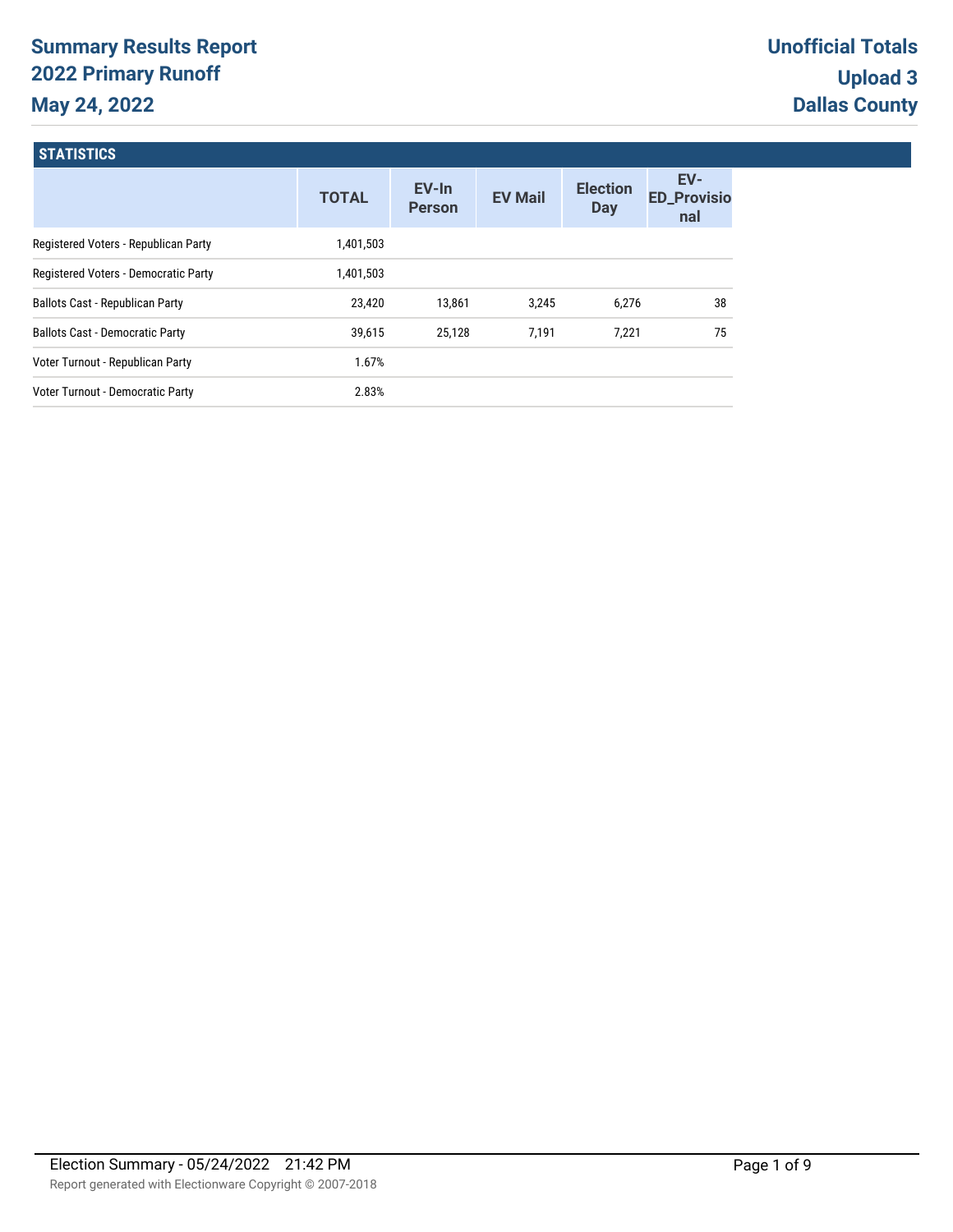### **REP Rep U.S. Congressional Dist 30 Rep Dist 30**

Vote For 1

|                          | <b>TOTAL</b> | <b>VOTE %</b> | EV-In<br>Person | <b>EV Mail</b> | <b>Election</b><br><b>Day</b> | EV-<br>ED_Provisio<br>nal |
|--------------------------|--------------|---------------|-----------------|----------------|-------------------------------|---------------------------|
| James " J. Frank" Harris | 1,058        | 39.07%        | 698             | 62             | 295                           | 3                         |
| James Rodgers            | 1,650        | 60.93%        | 1.064           | 185            | 398                           | 3                         |
| <b>Total Votes Cast</b>  | 2,708        | 100.00%       | 1,762           | 247            | 693                           | O                         |

#### **REP Rep U.S. Congressional Dist 32 Rep Dist 32**

Vote For 1

|                         | <b>TOTAL</b> | <b>VOTE %</b> | EV-In<br>Person | <b>EV Mail</b> | <b>Election</b><br><b>Day</b> | EV-<br><b>ED_Provisio</b><br>nal |
|-------------------------|--------------|---------------|-----------------|----------------|-------------------------------|----------------------------------|
| Antonio Swad            | 2,805        | 57.20%        | 1,988           | 370            | 445                           |                                  |
| Justin Webb             | 2,099        | 42.80%        | 1,378           | 316            | 402                           | 3                                |
| <b>Total Votes Cast</b> | 4,904        | 100.00%       | 3,366           | 686            | 847                           |                                  |

### **REP Rep Attorney General Rep County Wide**

Vote For 1

|                         | <b>TOTAL</b> | VOTE %  | EV-In<br>Person | <b>EV Mail</b> | <b>Election</b><br><b>Day</b> | EV-<br><b>ED_Provisio</b><br>nal |
|-------------------------|--------------|---------|-----------------|----------------|-------------------------------|----------------------------------|
| Ken Paxton              | 12,190       | 52.28%  | 7,495           | 1.422          | 3,263                         | 10                               |
| George P. Bush          | 11,126       | 47.72%  | 6,307           | 1,805          | 2,986                         | 28                               |
| <b>Total Votes Cast</b> | 23,316       | 100.00% | 13,802          | 3,227          | 6,249                         | 38                               |

#### **REP Rep Commissioner of the General Land Office Rep County Wide**

|                         | <b>TOTAL</b> | VOTE %  | EV-In<br>Person | <b>EV Mail</b> | <b>Election</b><br><b>Day</b> | EV-<br><b>ED_Provisio</b><br>nal |
|-------------------------|--------------|---------|-----------------|----------------|-------------------------------|----------------------------------|
| <b>Tim Westley</b>      | 6,635        | 30.86%  | 3,651           | 1,137          | 1,832                         | 15                               |
| Dawn Buckingham         | 14.864       | 69.14%  | 9,267           | 1,806          | 3,772                         | 19                               |
| <b>Total Votes Cast</b> | 21,499       | 100.00% | 12,918          | 2,943          | 5,604                         | 34                               |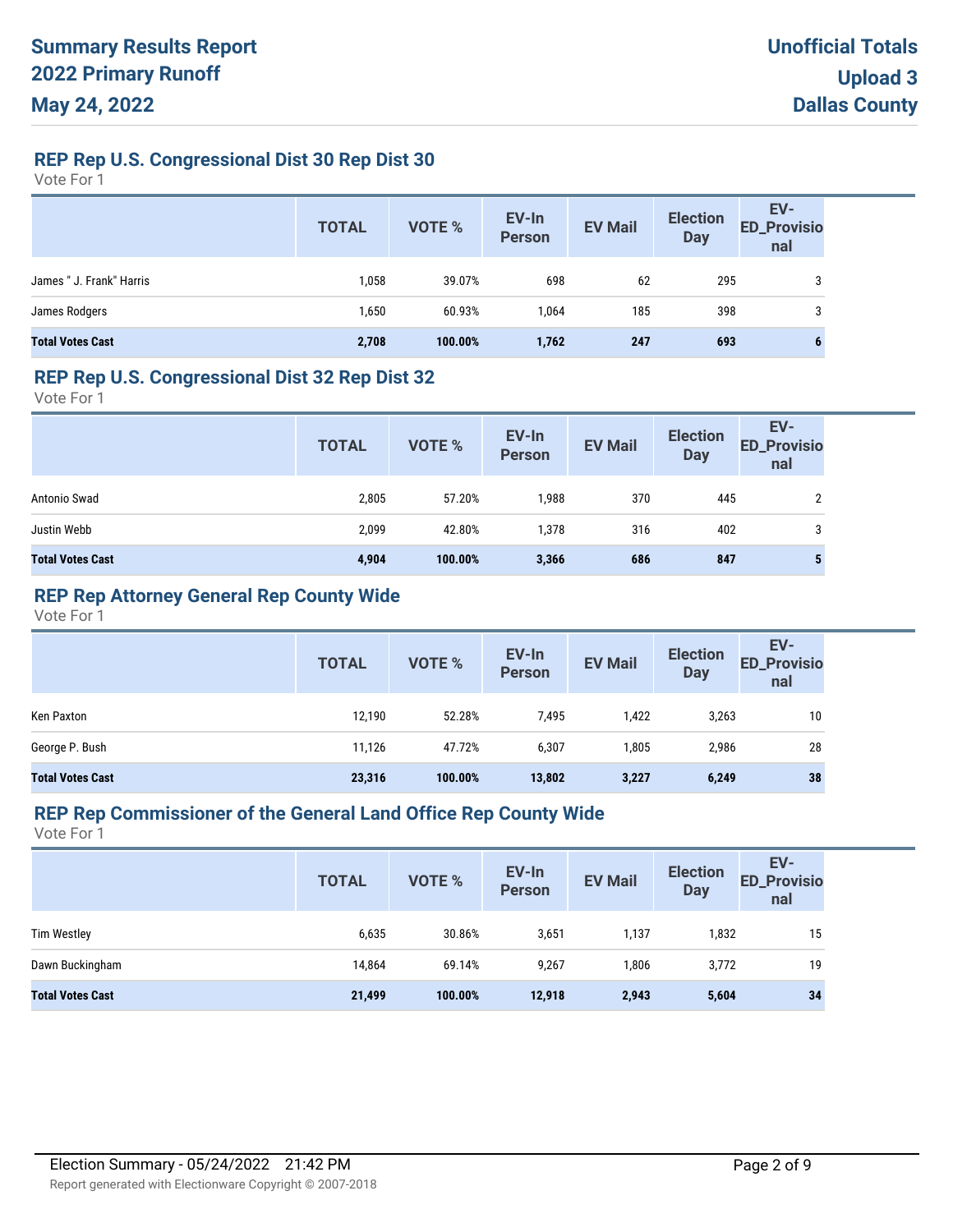## **REP Rep Railroad Commissioner Rep County Wide**

Vote For 1

|                         | <b>TOTAL</b> | VOTE %  | EV-In<br>Person | <b>EV Mail</b> | <b>Election</b><br><b>Day</b> | EV-<br><b>ED_Provisio</b><br>nal |
|-------------------------|--------------|---------|-----------------|----------------|-------------------------------|----------------------------------|
| Wayne Christian         | 12,231       | 55.41%  | 7,118           | 1,975          | 3,128                         | 10                               |
| Sarah Stogner           | 9,842        | 44.59%  | 6,110           | 1,015          | 2,692                         | 25                               |
| <b>Total Votes Cast</b> | 22,073       | 100.00% | 13,228          | 2,990          | 5,820                         | 35                               |

#### **REP Rep Member, State Board of Education, Dist 13 Rep District 13**

Vote For 1

|                         | <b>TOTAL</b> | VOTE %  | EV-In<br>Person | <b>EV Mail</b> | <b>Election</b><br><b>Day</b> | EV-<br><b>ED_Provisio</b><br>nal |
|-------------------------|--------------|---------|-----------------|----------------|-------------------------------|----------------------------------|
| Kathryn Monette         | 3,503        | 67.12%  | 2.126           | 303            | 1,070                         | 4                                |
| A. Denise Russell       | 1,716        | 32.88%  | 1,032           | 141            | 541                           | 2                                |
| <b>Total Votes Cast</b> | 5,219        | 100.00% | 3,158           | 444            | 1,611                         | 6                                |

### **REP Precinct Chair, Precinct 2099 Precinct 2099**

Vote For 1

|                         | <b>TOTAL</b> | VOTE %  | EV-In<br>Person | <b>EV Mail</b> | <b>Election</b><br>Day | EV-<br>ED_Provisio<br>nal |
|-------------------------|--------------|---------|-----------------|----------------|------------------------|---------------------------|
| <b>Bo Richardson</b>    | 32           | 74.42%  | 25              |                | 4                      |                           |
| Rudy Oeftering          | 11           | 25.58%  |                 |                |                        |                           |
| <b>Total Votes Cast</b> | 43           | 100.00% | 32              | 4              |                        |                           |

#### **REP Precinct Chair, Precinct 3304 Precinct 3304**

|                         | <b>TOTAL</b> | <b>VOTE %</b> | EV-In<br>Person | <b>EV Mail</b> | <b>Election</b><br><b>Day</b> | EV-<br><b>ED_Provisio</b><br>nal |
|-------------------------|--------------|---------------|-----------------|----------------|-------------------------------|----------------------------------|
| Laura Richter           | 18           | 60.00%        | 17              |                | 0                             | 0                                |
| Mary Sue McCarty        | 12           | 40.00%        | 9               | 2              |                               | 0                                |
| <b>Total Votes Cast</b> | 30           | 100.00%       | 26              | 3              |                               | 0                                |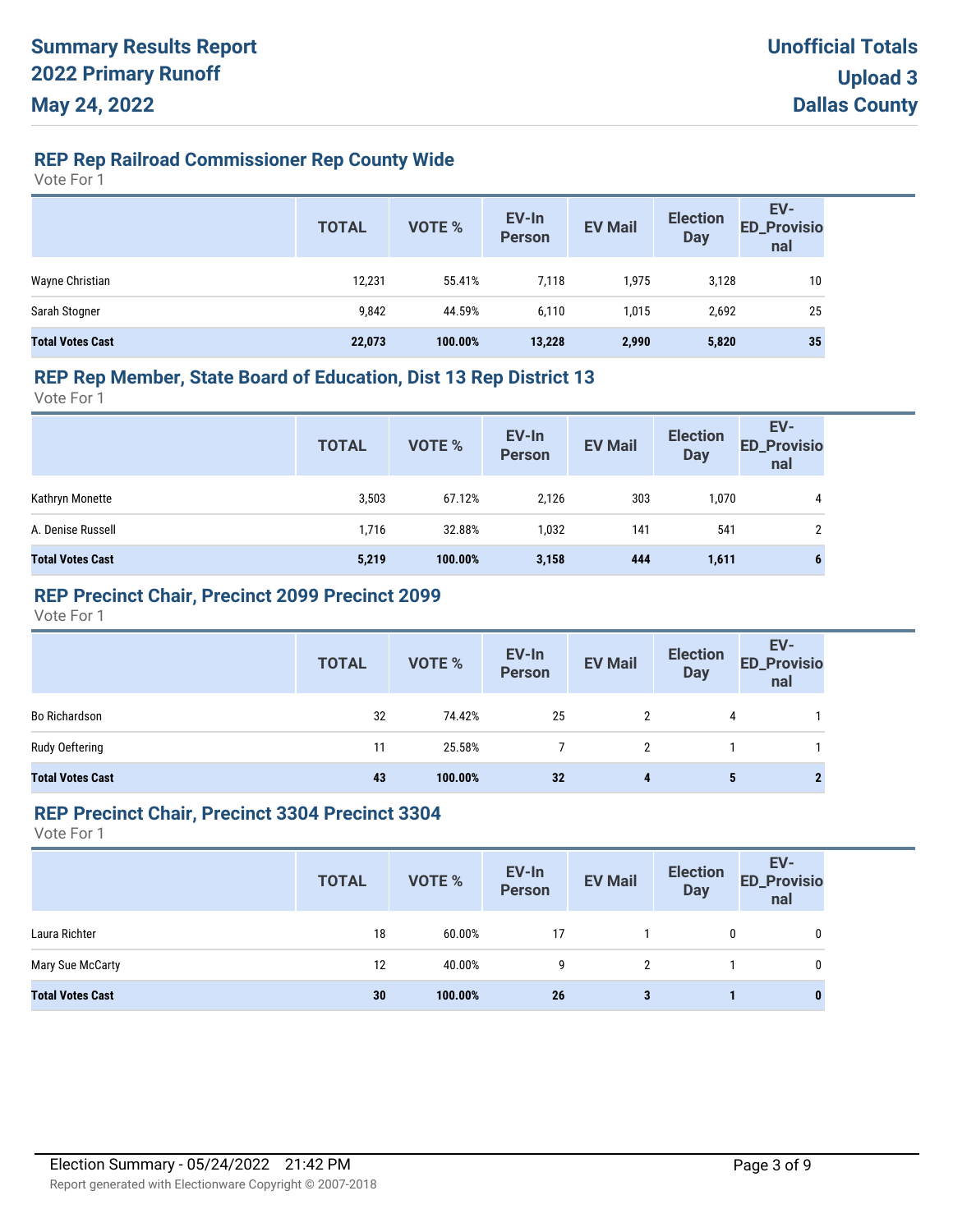### **DEM Dem U.S. Congressional Dist 24 Dem Dist 24**

Vote For 1

|                         | <b>TOTAL</b> | <b>VOTE %</b> | EV-In<br>Person | <b>EV Mail</b> | <b>Election</b><br><b>Day</b> | EV-<br>ED_Provisio<br>nal |
|-------------------------|--------------|---------------|-----------------|----------------|-------------------------------|---------------------------|
| Derrik T Gay            | 2,933        | 58.09%        | 1,708           | 596            | 621                           | 8                         |
| Jan McDowell            | 2,116        | 41.91%        | 1,235           | 459            | 417                           | 5                         |
| <b>Total Votes Cast</b> | 5,049        | 100.00%       | 2,943           | 1,055          | 1,038                         | 13                        |

#### **DEM Dem U.S. Congressional Dist 30 Dem Dist 30**

Vote For 1

|                         | <b>TOTAL</b> | VOTE %  | EV-In<br><b>Person</b> | <b>EV Mail</b> | <b>Election</b><br><b>Day</b> | <b>ED_Provisio</b><br>nal |
|-------------------------|--------------|---------|------------------------|----------------|-------------------------------|---------------------------|
| Jasmine Crockett        | 10,674       | 60.43%  | 7,025                  | 1,781          | 1,852                         | 16                        |
| Jane Hope Hamilton      | 6,988        | 39.57%  | 4,841                  | 939            | 1,197                         | 11                        |
| <b>Total Votes Cast</b> | 17,662       | 100.00% | 11,866                 | 2,720          | 3,049                         | 27                        |

### **DEM Dem Lieutenant Governor Dem County Wide**

Vote For 1

|                         | <b>TOTAL</b> | VOTE %  | EV-In<br><b>Person</b> | <b>EV Mail</b> | <b>Election</b><br><b>Day</b> | EV-<br><b>ED_Provisio</b><br>nal |
|-------------------------|--------------|---------|------------------------|----------------|-------------------------------|----------------------------------|
| Michelle Beckley        | 16,375       | 42.14%  | 10.278                 | 2,973          | 3,097                         | 27                               |
| Mike Collier            | 22,482       | 57.86%  | 14.416                 | 4,079          | 3,943                         | 44                               |
| <b>Total Votes Cast</b> | 38,857       | 100.00% | 24,694                 | 7,052          | 7,040                         | 71                               |

#### **DEM Dem Attorney General Dem County Wide**

|                         | <b>TOTAL</b> | VOTE %  | EV-In<br>Person | <b>EV Mail</b> | <b>Election</b><br><b>Day</b> | EV-<br><b>ED_Provisio</b><br>nal |
|-------------------------|--------------|---------|-----------------|----------------|-------------------------------|----------------------------------|
| Joe Jaworski            | 16,563       | 42.58%  | 9,970           | 3,776          | 2,785                         | 32                               |
| Rochelle Mercedes Garza | 22.340       | 57.42%  | 14.735          | 3,312          | 4,253                         | 40                               |
| <b>Total Votes Cast</b> | 38,903       | 100.00% | 24,705          | 7,088          | 7,038                         | 72                               |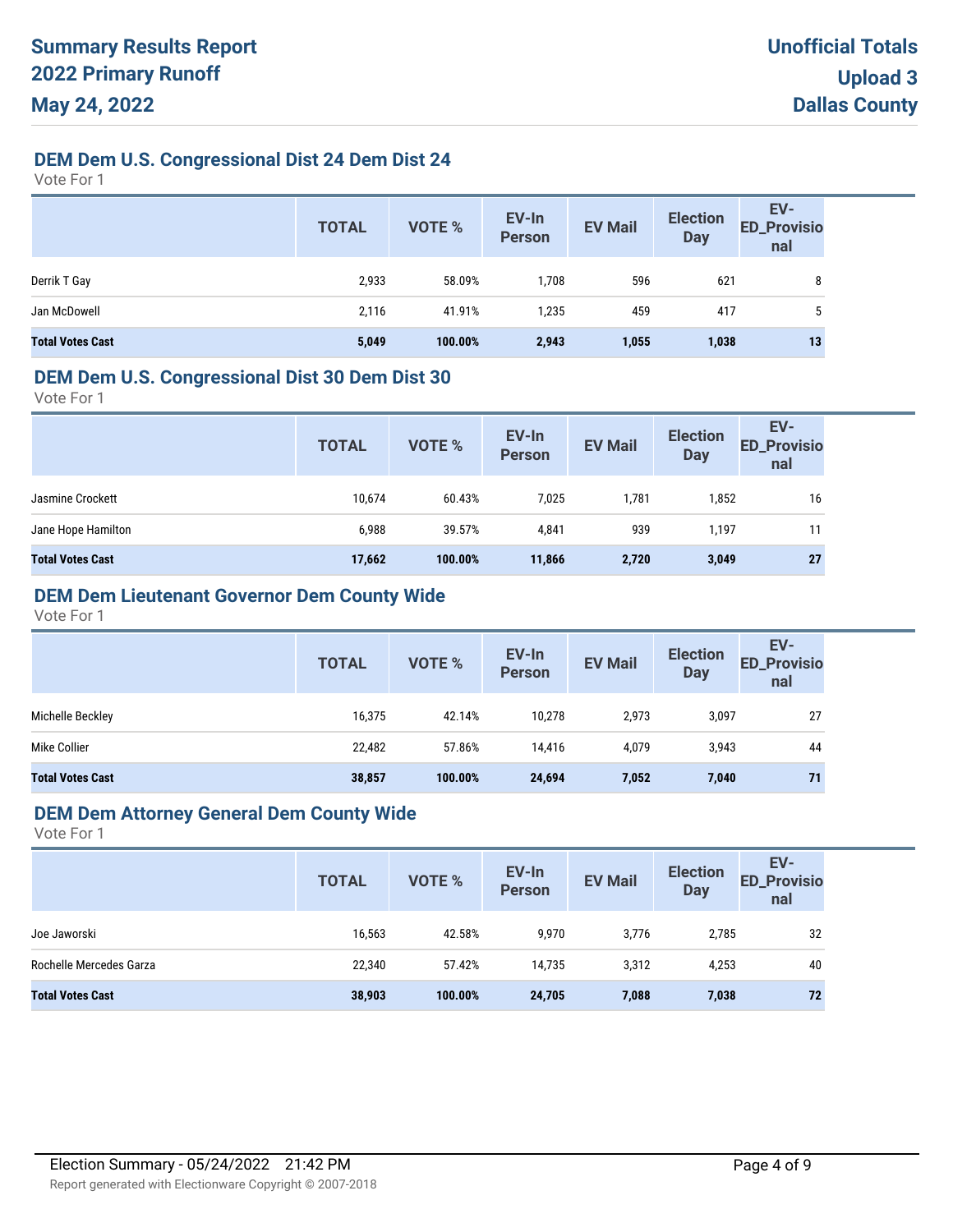### **DEM Dem Comptroller of Public Accounts Dem County Wide**

Vote For 1

|                         | <b>TOTAL</b> | VOTE %  | EV-In<br>Person | <b>EV Mail</b> | <b>Election</b><br><b>Day</b> | EV-<br><b>ED_Provisio</b><br>nal |
|-------------------------|--------------|---------|-----------------|----------------|-------------------------------|----------------------------------|
| Angel Luis Vega         | 13,393       | 35.46%  | 8,668           | 2,211          | 2,492                         | 22                               |
| Janet T. Dudding        | 24,379       | 64.54%  | 15.461          | 4,626          | 4,246                         | 46                               |
| <b>Total Votes Cast</b> | 37,772       | 100.00% | 24,129          | 6,837          | 6,738                         | 68                               |

#### **DEM Dem Commissioner of the General Land Office Dem County Wide**

Vote For 1

| <b>TOTAL</b> | <b>VOTE %</b> | EV-In<br><b>Person</b> | <b>EV Mail</b> | <b>Election</b><br><b>Day</b> | EV-<br><b>ED_Provisio</b><br>nal |
|--------------|---------------|------------------------|----------------|-------------------------------|----------------------------------|
| 13,642       | 35.54%        | 8,300                  | 2,524          | 2,801                         | 17                               |
| 24,738       | 64.46%        | 16,148                 | 4,437          | 4,099                         | 54                               |
| 38,380       | 100.00%       | 24,448                 | 6,961          | 6,900                         | 71                               |
|              |               |                        |                |                               |                                  |

### **DEM Dem State Rep, Dist 100 Dem District 100**

Vote For 1

|                         | <b>TOTAL</b> | <b>VOTE %</b> | EV-In<br><b>Person</b> | <b>EV Mail</b> | <b>Election</b><br><b>Day</b> | EV-<br><b>ED_Provisio</b><br>nal |
|-------------------------|--------------|---------------|------------------------|----------------|-------------------------------|----------------------------------|
| Sandra Crenshaw         | 1,059        | 30.90%        | 516                    | 163            | 379                           |                                  |
| Venton C Jones          | 2,368        | 69.10%        | 1,367                  | 249            | 745                           |                                  |
| <b>Total Votes Cast</b> | 3,427        | 100.00%       | 1,883                  | 412            | 1,124                         | 8                                |

### **DEM Dem State Rep, Dist 114 Dem District 114**

| <b>TOTAL</b> | VOTE %  | EV-In<br>Person | <b>EV Mail</b> | <b>Election</b><br><b>Day</b> | EV-<br><b>ED_Provisio</b><br>nal |
|--------------|---------|-----------------|----------------|-------------------------------|----------------------------------|
| 1,960        | 41.17%  | 1,048           | 175            | 735                           | ົ                                |
| 2,801        | 58.83%  | 1,657           | 376            | 757                           | 11                               |
| 4,761        | 100.00% | 2,705           | 551            | 1,492                         | 13                               |
|              |         |                 |                |                               |                                  |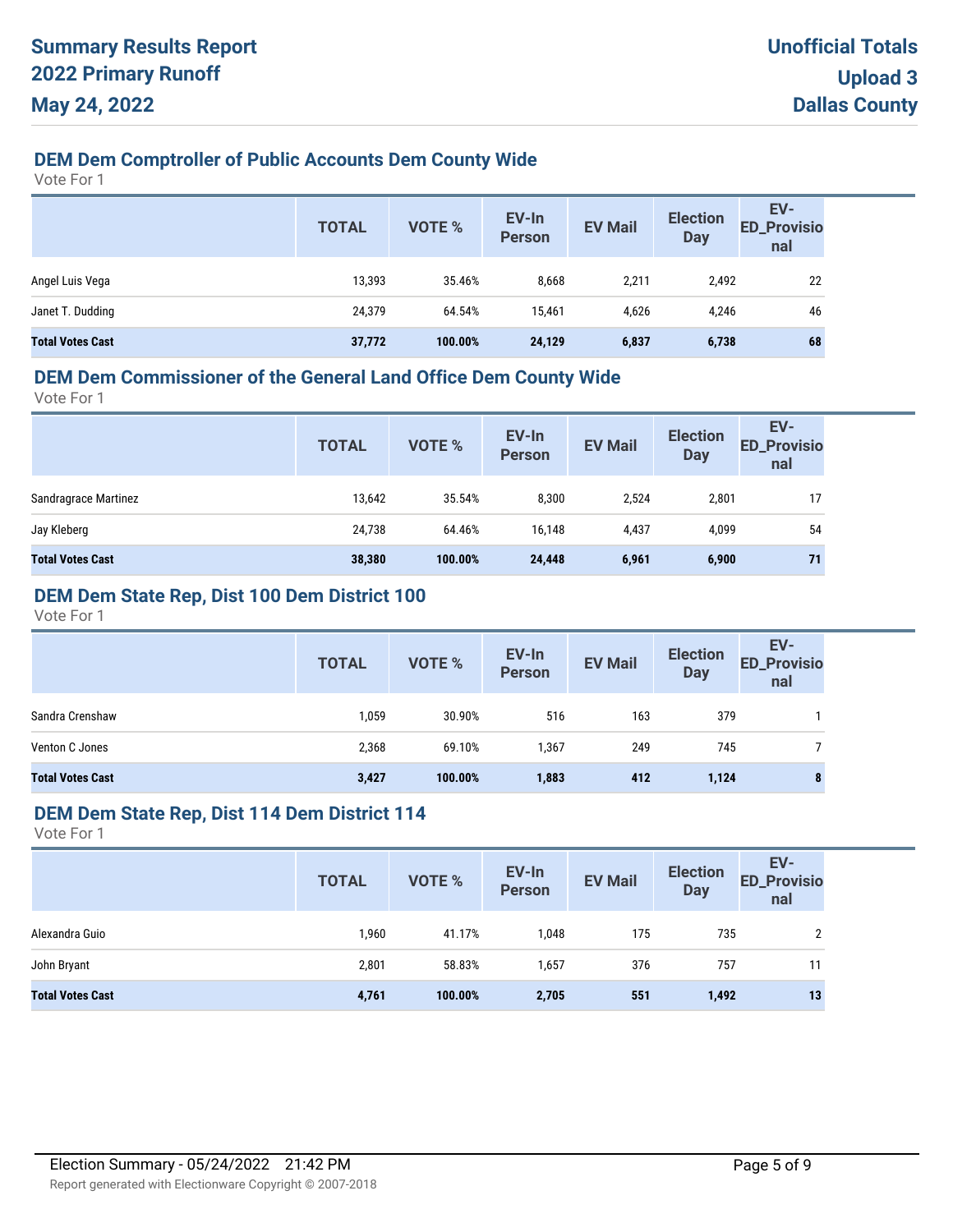### **DEM Dem Judge County Criminal Court No. 10 Dem County Wide**

Vote For 1

|                         | <b>TOTAL</b> | VOTE %  | EV-In<br>Person | <b>EV Mail</b> | <b>Election</b><br><b>Day</b> | EV-<br>ED_Provisio<br>nal |
|-------------------------|--------------|---------|-----------------|----------------|-------------------------------|---------------------------|
| Etta J. Mullin          | 15,439       | 41.20%  | 10,054          | 2,878          | 2,488                         | 19                        |
| Monique J. Bracey Huff  | 22,036       | 58.80%  | 13,934          | 3,948          | 4,105                         | 49                        |
| <b>Total Votes Cast</b> | 37,475       | 100.00% | 23,988          | 6,826          | 6,593                         | 68                        |

### **DEM Dem County Clerk Dem County Wide**

Vote For 1

|                         | <b>TOTAL</b> | <b>VOTE %</b> | EV-In<br><b>Person</b> | <b>EV Mail</b> | <b>Election</b><br><b>Day</b> | EV-<br><b>ED_Provisio</b><br>nal |
|-------------------------|--------------|---------------|------------------------|----------------|-------------------------------|----------------------------------|
| Ann Cruz                | 14,724       | 38.84%        | 9,124                  | 2,404          | 3,177                         | 19                               |
| John F. Warren          | 23,182       | 61.16%        | 15,181                 | 4,347          | 3,602                         | 52                               |
| <b>Total Votes Cast</b> | 37,906       | 100.00%       | 24,305                 | 6,751          | 6,779                         | 71                               |

#### **DEM Dem County Commissioner, Precinct No. 2 Dem Comm Dist 2**

Vote For 1

|                         | <b>TOTAL</b> | <b>VOTE %</b> | EV-In<br><b>Person</b> | <b>EV Mail</b> | <b>Election</b><br><b>Day</b> | EV-<br><b>ED_Provisio</b><br>nal |
|-------------------------|--------------|---------------|------------------------|----------------|-------------------------------|----------------------------------|
| Andrew Sommerman        | 6,687        | 67.29%        | 4,185                  | 1,318          | 1,159                         | 25                               |
| Michelle Ocker          | 3,250        | 32.71%        | 1,783                  | 651            | 807                           | 9                                |
| <b>Total Votes Cast</b> | 9,937        | 100.00%       | 5,968                  | 1,969          | 1,966                         | 34                               |

#### **DEM Dem Justice of the Peace, Precinct No. 2, Place 1 Dem District 2**

|                         | <b>TOTAL</b> | VOTE %  | EV-In<br>Person | <b>EV Mail</b> | <b>Election</b><br><b>Day</b> | EV-<br><b>ED_Provisio</b><br>nal |
|-------------------------|--------------|---------|-----------------|----------------|-------------------------------|----------------------------------|
| Atalia Garcia Williams  | 1,940        | 46.03%  | 1,442           | 399            | 95                            | 4                                |
| Margaret O'Brien        | 2,275        | 53.97%  | 1,568           | 664            | 41                            | 2                                |
| <b>Total Votes Cast</b> | 4,215        | 100.00% | 3,010           | 1,063          | 136                           | o                                |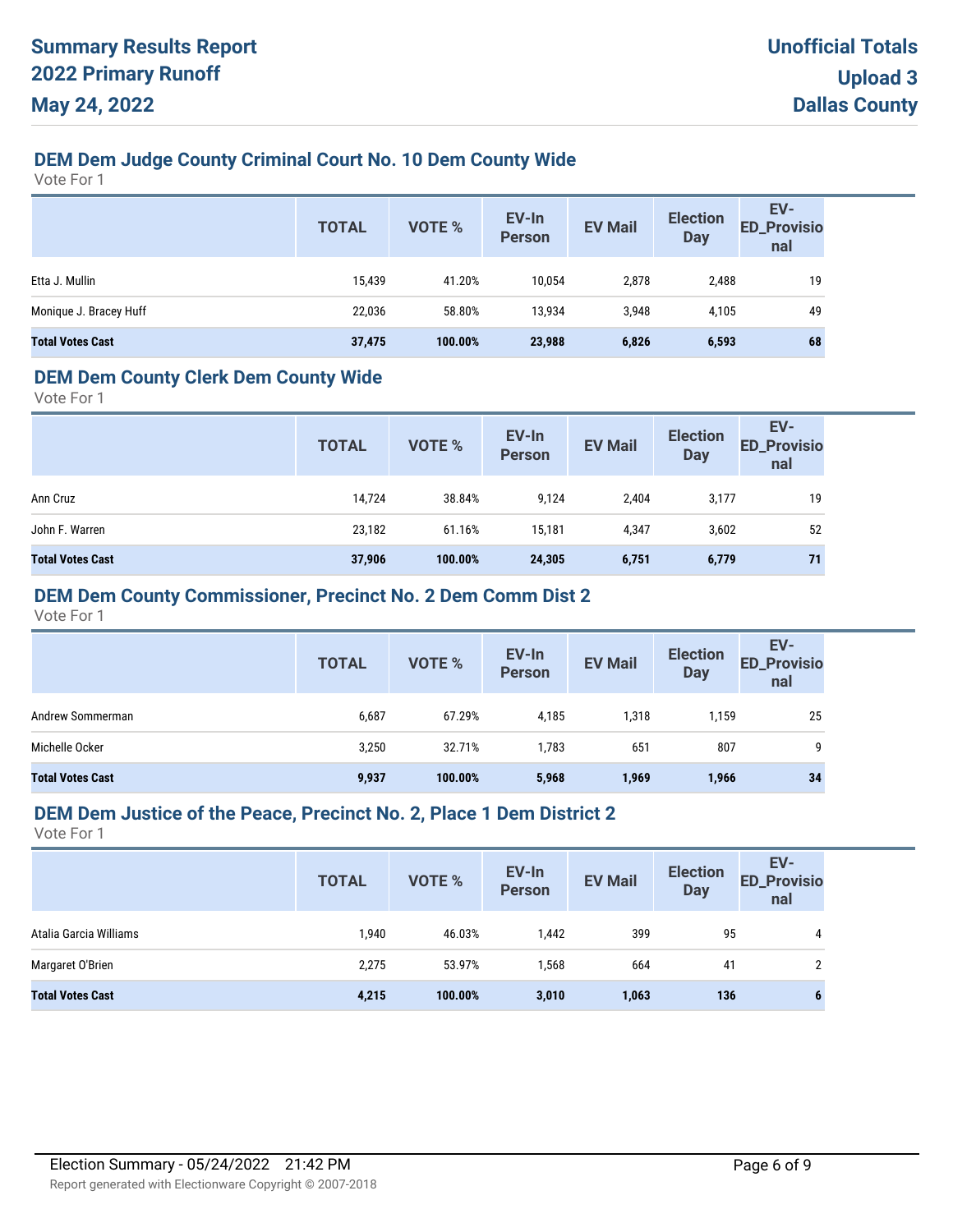### **DEM Dem Justice of the Peace, Precinct No. 5, Place 2 Dem District 5**

Vote For 1

|                         | <b>TOTAL</b> | <b>VOTE %</b> | EV-In<br>Person | <b>EV Mail</b> | <b>Election</b><br><b>Day</b> | EV-<br>ED_Provisio<br>nal |
|-------------------------|--------------|---------------|-----------------|----------------|-------------------------------|---------------------------|
| Juan Jasso              | 5,039        | 63.45%        | 2,692           | 713            | 1,615                         | 19                        |
| Desmond "Dez" Cooks     | 2,903        | 36.55%        | 1,635           | 393            | 868                           |                           |
| <b>Total Votes Cast</b> | 7,942        | 100.00%       | 4,327           | 1,106          | 2,483                         | 26                        |

#### **DEM Precinct Chair, Precinct 1052 Precinct 1052**

Vote For 1

|                         | <b>TOTAL</b> | VOTE %  | EV-In<br>Person | <b>EV Mail</b> | <b>Election</b><br><b>Day</b> | EV-<br>ED_Provisio<br>nal |
|-------------------------|--------------|---------|-----------------|----------------|-------------------------------|---------------------------|
| Joanna "Joey" Cade      | 115          | 58.38%  | 110             | 3              |                               | $\mathbf 0$               |
| Jan Bridges             | 82           | 41.62%  | 60              | 14             | 8                             | 0                         |
| <b>Total Votes Cast</b> | 197          | 100.00% | 170             | 17             | 10                            | 0                         |

### **DEM Precinct Chair, Precinct 1059 Precinct 1059**

Vote For 1

|                         | <b>TOTAL</b> | VOTE %  | EV-In<br>Person | <b>EV Mail</b> | <b>Election</b><br><b>Day</b> | EV-<br>ED_Provisio<br>nal |
|-------------------------|--------------|---------|-----------------|----------------|-------------------------------|---------------------------|
| Erica Cole              | 36           | 20.34%  | 19              | 6              | 11                            | 0                         |
| Angela Kutac            | 141          | 79.66%  | 91              | 13             | 37                            | 0                         |
| <b>Total Votes Cast</b> | 177          | 100.00% | 110             | 19             | 48                            | 0                         |

#### **DEM Precinct Chair, Precinct 1084 Precinct 1084**

|                         | <b>TOTAL</b> | <b>VOTE %</b> | EV-In<br>Person | <b>EV Mail</b> | <b>Election</b><br>Day | EV-<br><b>ED_Provisio</b><br>nal |
|-------------------------|--------------|---------------|-----------------|----------------|------------------------|----------------------------------|
| <b>Tracy Dotie Hill</b> | 158          | 60.08%        | 132             | 18             | 8                      | 0                                |
| Adam Bazaldua           | 105          | 39.92%        | 90              | 11             | 4                      | 0                                |
| <b>Total Votes Cast</b> | 263          | 100.00%       | 222             | 29             | 12                     | 0                                |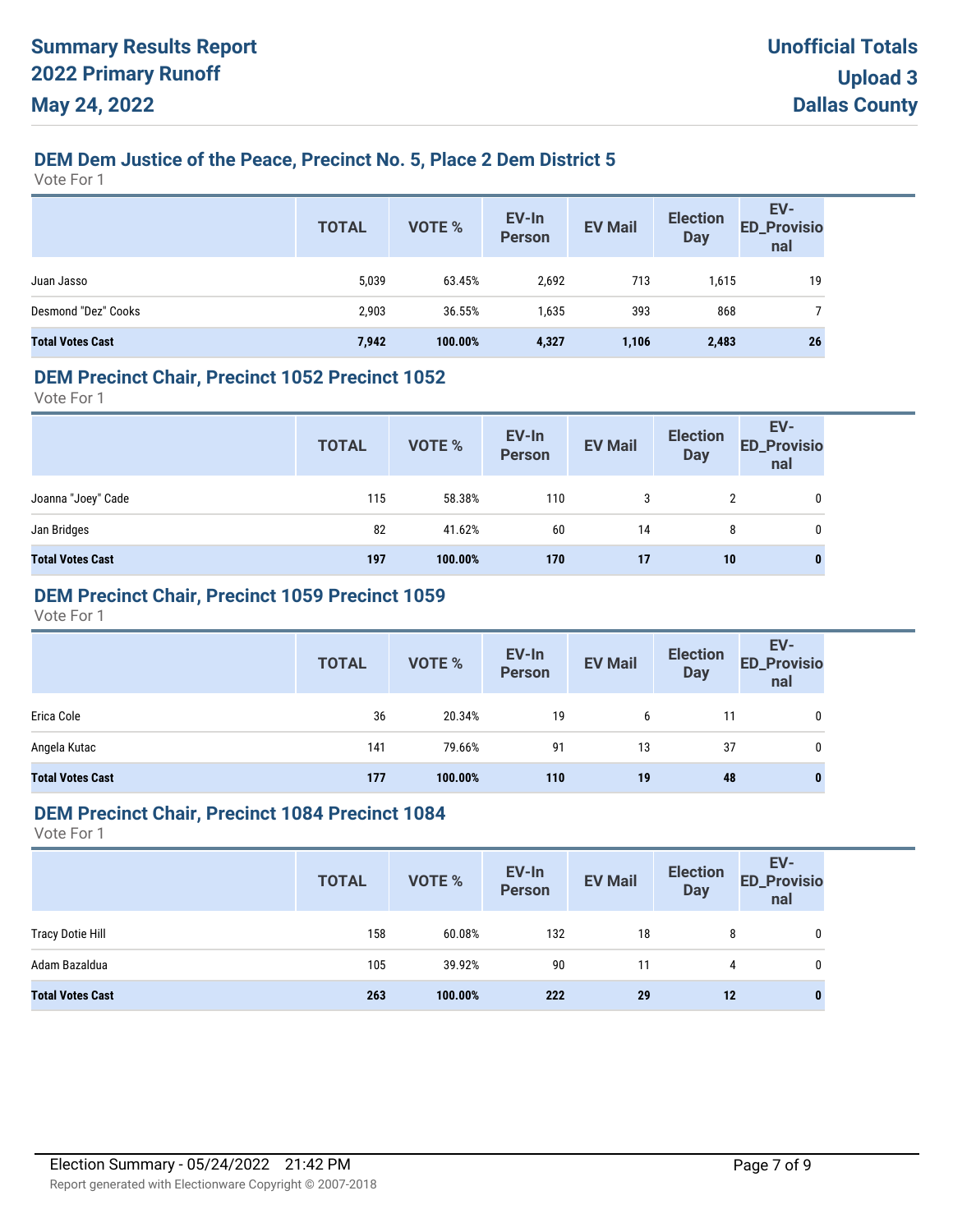### **DEM Precinct Chair, Precinct 2046 Precinct 2046**

Vote For 1

|                         | <b>TOTAL</b> | VOTE %  | EV-In<br>Person | <b>EV Mail</b> | <b>Election</b><br>Day | EV-<br>ED_Provisio<br>nal |
|-------------------------|--------------|---------|-----------------|----------------|------------------------|---------------------------|
| <b>Colleen Martin</b>   | 34           | 68.00%  | 22              | 12             |                        | 0                         |
| Deron Valjean Patterson | 16           | 32.00%  | 12              | 4              |                        | 0                         |
| <b>Total Votes Cast</b> | 50           | 100.00% | 34              | 16             | 0                      | $\bf{0}$                  |

#### **DEM Precinct Chair, Precinct 3045 Precinct 3045**

Vote For 1

|                         | <b>TOTAL</b> | VOTE %  | EV-In<br>Person | <b>EV Mail</b> | <b>Election</b><br><b>Day</b> | EV-<br><b>ED_Provisio</b><br>nal |
|-------------------------|--------------|---------|-----------------|----------------|-------------------------------|----------------------------------|
| Shalondria Galimore     | 11           | 55.00%  |                 | 3              |                               | 0                                |
| Temeckia Redd Derrough  | 9            | 45.00%  |                 | 0              |                               | 0                                |
| <b>Total Votes Cast</b> | 20           | 100.00% | 14              | 3              | 3                             | 0                                |

### **DEM Precinct Chair, Precinct 3070 Precinct 3070**

Vote For 1

|                         | <b>TOTAL</b> | VOTE %  | EV-In<br>Person | <b>EV Mail</b> | <b>Election</b><br><b>Day</b> | EV-<br>ED_Provisio<br>nal |
|-------------------------|--------------|---------|-----------------|----------------|-------------------------------|---------------------------|
| Subrina Lynn Brenham    | 94           | 81.03%  | 80              | 13             |                               | 0                         |
| Roxie Olds Pride        | 22           | 18.97%  | 10              | 11             |                               | 0                         |
| <b>Total Votes Cast</b> | 116          | 100.00% | 90              | 24             | 2                             | $\bf{0}$                  |

#### **DEM Precinct Chair, Precinct 4063 Precinct 4063**

|                         | <b>TOTAL</b> | <b>VOTE %</b> | EV-In<br>Person | <b>EV Mail</b> | <b>Election</b><br><b>Day</b> | EV-<br><b>ED_Provisio</b><br>nal |
|-------------------------|--------------|---------------|-----------------|----------------|-------------------------------|----------------------------------|
| Yolanda R. Alameda      | 86           | 83.50%        | 31              | 10             | 44                            |                                  |
| Philip Hiatt Haigh      | 17           | 16.50%        | 8               |                | 8                             | 0                                |
| <b>Total Votes Cast</b> | 103          | 100.00%       | 39              | 11             | 52                            |                                  |